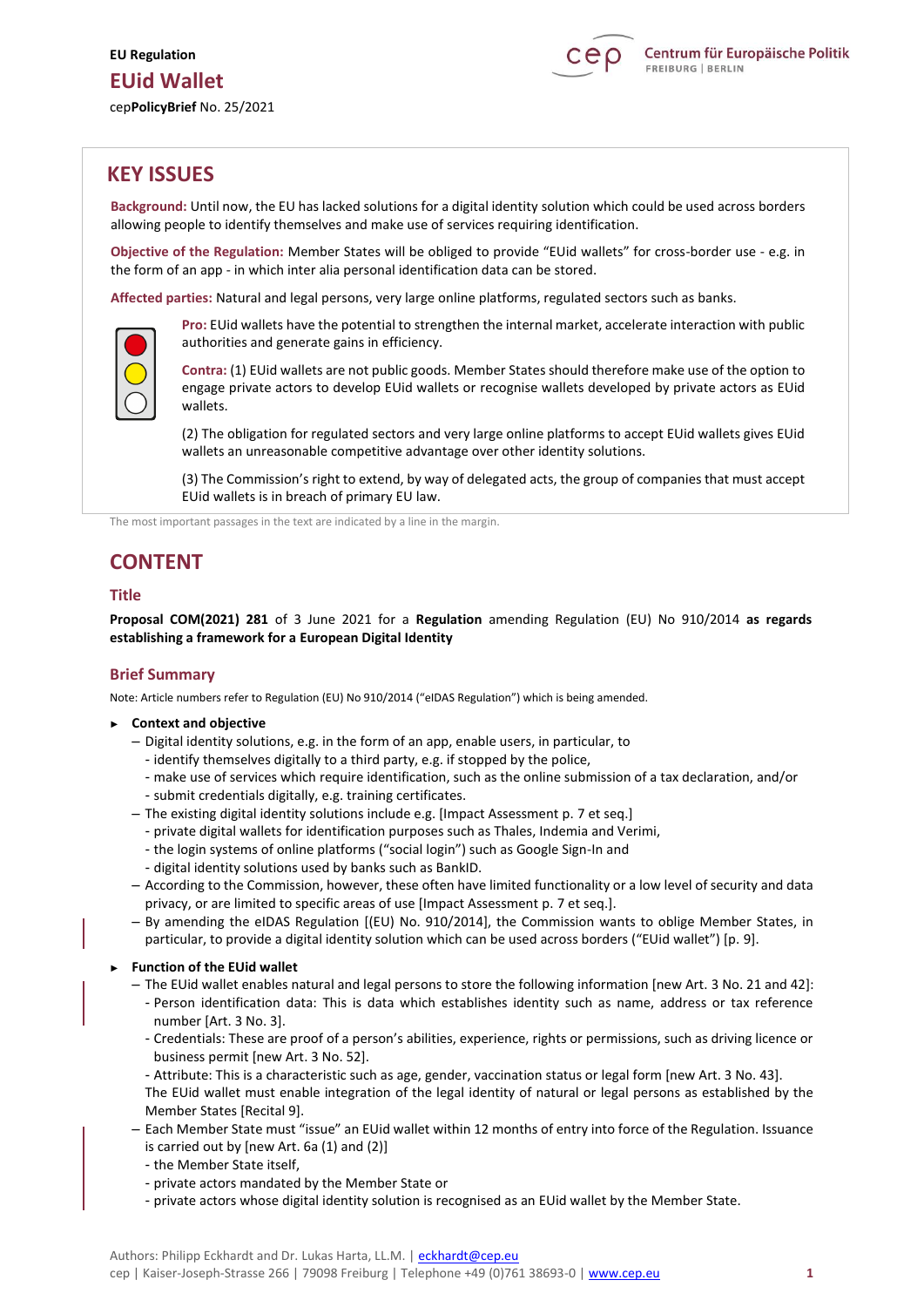

- The information stored in an EUid wallet allows the user [new Art. 3 No. 42, new Art. 6a (1) and (3)]
	- to issue and use electronic signatures and seals, e.g. for the purpose of signing paperless documents in a legally sound manner and to guarantee their origin and authenticity, and
	- for authentication when using a cross-border public or private online or offline service offered by a third party that accepts the EUid wallet (so-called "relying party"). Member States can decide whether authentication should also be possible when using national services.
- "Relying parties" can use the EUid wallet to request and validate, via an interface, person identification data and attestations of attributes, and thereby authenticate users [new Art. 6a (4) (a) and (d)].
- Each Member State must provide technical validation mechanisms to allow [new Art. 6a (5)]
	- verification of the authenticity and validity of an EUid wallet,
	- relying parties to verify the validity of attestations of attributes, and
	- relying parties to verify the authenticity and validity of person identification data.
- The technical specifications for the requirements applicable to EUid wallets will be established by the Commission in implementing acts [new Art. 6a (11)].
- Use of the EUid wallet is free of charge to natural persons [new Art. 6a (6)].

### ► **Acceptance of the EUid wallet**

- Relying parties wishing to accept an EUid wallet must first notify the Member State in which they are established of the intended use of the EUid wallet [new Art. 6b (1)]. Member States will develop a "common mechanism" for the authentication of relying parties [new Art. 6b (2)]. The Commission will establish technical and operational specifications for this by way of implementing acts [new Art. 6b (4)].
- The following actors are obliged to accept EUid wallets in cross-border cases:
- "Public sector bodies" i.e. in particular public authorities and private entities acting at their behest –, insofar as they require electronic identification for use of an online service [Art. 3 No. 7, new Art. 12b (1)].
- Companies that are required by law or by contract, to use "strong user authentication" for online identification, e.g. banks [new Art. 12b (2)]; "strong user authentication" means an authentication based on at least two of the following elements [new Art. 3. No. 50]
- user knowledge, e.g. password,
- user possession, e.g. smartphone,
- user inherence, e.g. fingerprint.
- Very large online platforms i.e. those with an average of at least 45 million active users in the EU -, insofar as they require user authentication to access online services. The acceptance obligation aims to provide users with better protection against fraud and secure a high level of data protection [Recital 28].
- Very large online platforms may only request those user attributes necessary for the specific online service, e.g. proof of age [new Art. 12b (3)].
- The Commission shall encourage the development of self-regulatory codes of conduct by service providers in order to contribute to wide availability and usability of the EUid wallet [new Art. 12b (4)].
- Within 18 months of deployment of the EUid wallet, the Commission must assess whether to require by means of delegated acts - additional private online service providers to accept the EUid wallet. Assessment criteria may include the extent of user base, cross-border presence of service providers, technological development and evolution in usage patterns. [Art. 12b (5)]

#### ► **Security and data protection of the EUid wallet**

- EUid wallets must meet a "high" level of security, i.e. identity fraud using an EUid wallet must be virtually impossible [new Art. 6a (4) (c) in conjunction with Art. 8].
- The issuer of the EUid wallet [new Art. 6a (7)]
	- is not allowed to collect information about the use of the EUid wallet unless it is necessary for the provision of the wallet,
	- is not permitted, without the consent of the user, to combine person identification data, or any other personal data, with personal data from any other services offered by this issuer or by a third-party, and
	- must keep personal data "relating to the provision of EUid wallets" separate from any other data.
- The issuing Member State must suspend issuance without delay, revoke the validity of the EUid wallet and inform the Commission and the other Member States in case of [new Art. 10a]
	- breaches of an EUid wallet, such as where a criminal extracts private information, or
	- compromises affecting the reliability of an EUid wallet, e.g. because the validation mechanism does not work properly.
- Once the breach or compromise of reliability has been remedied, the issuing Member State must re-establish issuance, revoke the invalidity and notify the Commission and other Member States without undue delay [new Art. 10a (2)].
- The issuing Member State must withdraw an EUid wallet permanently, and inform the Commission and other Member States without undue delay, if the breach or compromise is "sufficiently severe" or is not remedied within three months [new Art. 10a (3)].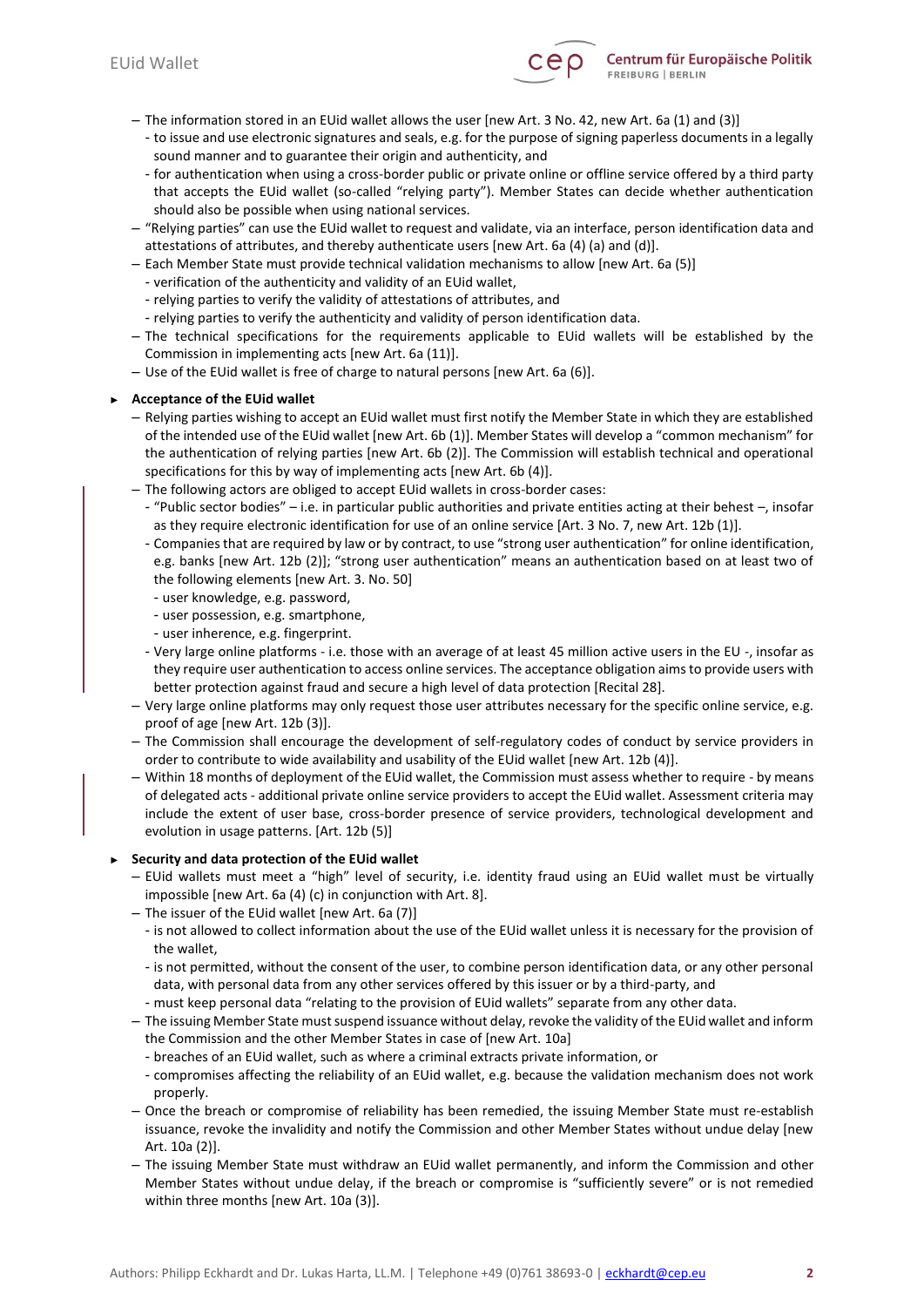

### ► **Technical framework of the EUid wallet**

- A "structured process of cooperation" will be established between the Commission, Member States and the private sector [Recommendation C(2021) 3968, Recitals 9 and 11].
- This should ensure the cross-border functionality of the EUid wallet and, in particular, create the technical architecture, thereby counteracting any obstacles arising due to varying technical standards ("Toolbox") [Recommendation C(2021) 3968, Recitals 9–11].

### **Statement on Subsidiarity by the Commission**

Only intervention at EU-level can ensure that users have access to cross-border digital services requiring authentication, and that online service providers can rely on secure digital identity solutions, irrespective of where in the EU they have been issued.

# **Policy Context**

The EU Commission strategy on [Shaping Europe's digital future](https://ec.europa.eu/info/sites/default/files/communication-shaping-europes-digital-future-feb2020_en_0.pdf) [COM(2020) 67] describes the advancement of trustworthy digital identities as a key EU measure. The Communication "[Digital Compass 2030](https://eur-lex.europa.eu/resource.html?uri=cellar:12e835e2-81af-11eb-9ac9-01aa75ed71a1.0001.02/DOC_1&format=PDF)" [COM(2021) 118] establishes the target to make available an eID solution for 80% of EU citizens by 2030. The proposal for a Regulation is accompanied by a [Recommendation](https://eur-lex.europa.eu/legal-content/EN/TXT/PDF/?uri=CELEX:32021H0946&from=GA) from the Commission for a common and coordinated approach towards a European Digital Identity [C(2021) 3968].

### **Legislative Procedure**

3 June 2021 Adoption by the Commission Open Adoption by the European Parliament and the Council, publication in the Official Journal of the European Union, entry into force

# **Options for Influencing the Political Process**

| Directorates General:<br>Committees of the European Parliament:<br><b>Federal Ministries:</b><br>Committees of the German Bundestag:<br>Decision-making mode in the Council: | DG Communications Networks, Content & Technology<br>Industry, Research and Energy (leading), Rapporteur: Romana Jerkovic<br>(S&D Group, HR)<br>Economic Affairs and Energy (leading)<br>TBA<br>Qualified majority (acceptance by 55% of Member States which make up<br>65% of the EU population) |
|------------------------------------------------------------------------------------------------------------------------------------------------------------------------------|--------------------------------------------------------------------------------------------------------------------------------------------------------------------------------------------------------------------------------------------------------------------------------------------------|
| <b>Formalities</b><br>Competence:                                                                                                                                            | Art. 114 TFEU (Internal Market)                                                                                                                                                                                                                                                                  |
| Form of legislative competence:<br>Procedure:                                                                                                                                | Shared competence (Art. 4 (2) TFEU)<br>Art. 294 TFEU (ordinary legislative procedure)                                                                                                                                                                                                            |

# **ASSESSMENT**

# **Economic Impact Assessment**

The obligation for Member States to issue EUid wallets will enable citizens and companies, in particular, to identify themselves electronically across borders, in a manner that is both secure and in line with data protection requirements, and enable relying parties to gain access to their legal identity as well as to verified attestations of attributes.

**EUid wallets** based on a common technical architecture do, in fact, **have the potential to strengthen the internal market, accelerate interaction with public authorities and generate gains in efficiency**, as e.g. media interruptions during identification can be avoided.

The provision of legal identities for integration into the EUid wallet must be done by the State. **EUid wallets** themselves, **however, do not constitute public goods** requiring issuance by the State. **Member States should therefore** always **make use of the option to engage private actors to develop EUid wallets, or recognise wallets developed by private actors as EUid wallets** where they meet the requirements of the Regulation. This would facilitate competition for the best EUid wallets.

Identity solutions generally benefit from network effects: a larger number of relying parties using a certain identity solution will attract more users who in turn will attract even more relying parties. **The obligation for regulated sectors and very large online platforms**, as well as, in future, other online service providers, **to accept EUid wallets** will generate these network effects in a quasi-regulatory manner. This **gives EUid wallets**, whether issued by a Member State or privately, **an unreasonable competitive advantage over other digital identity solutions** that have not been expressly recognised.